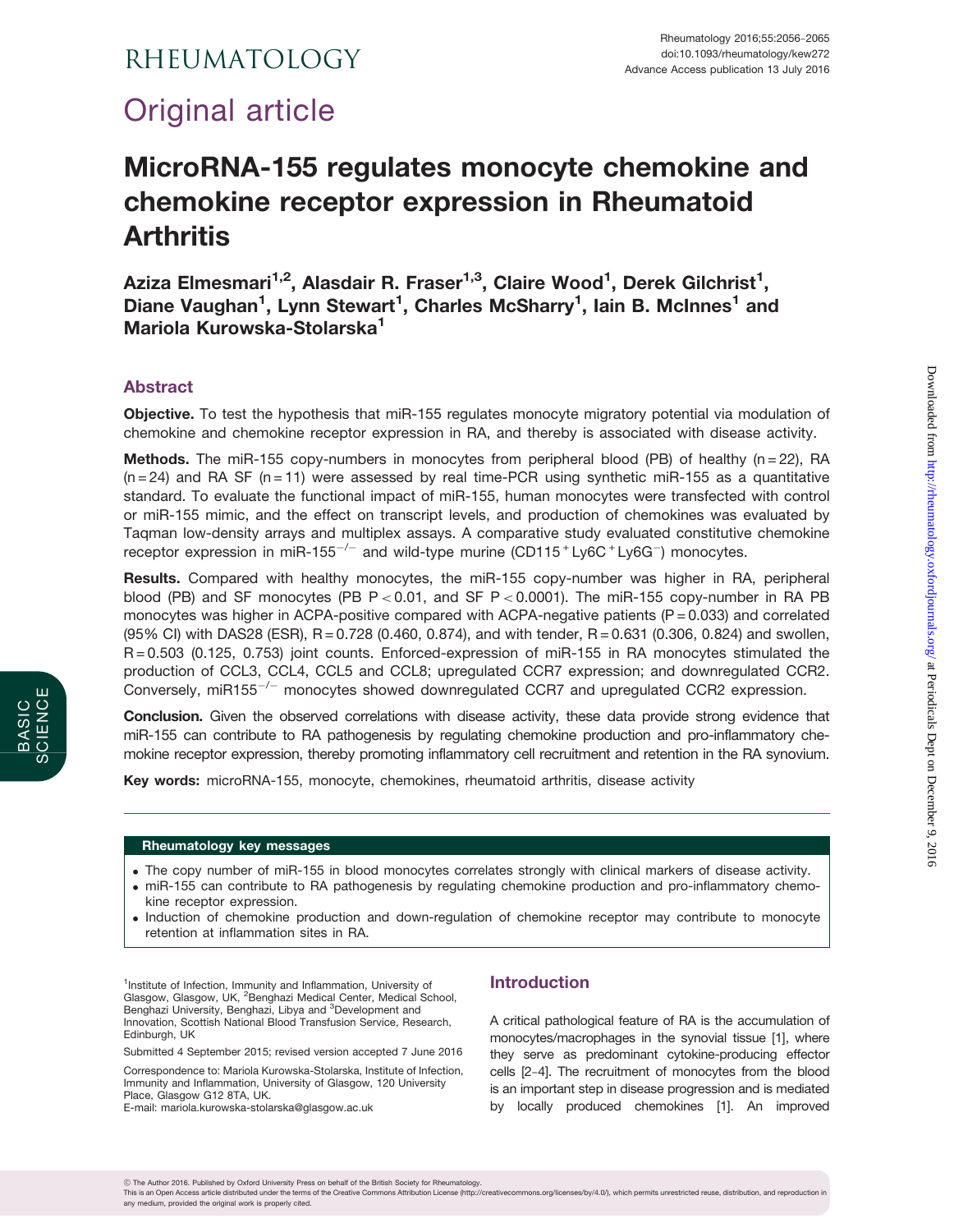understanding of the mechanisms regulating the recruitment, migration and retention of these cells in RA could facilitate development of novel biomarkers and therapeutics.

miRNAs are a recently discovered class of post-transcriptional regulators that induce target mRNA degradation or translation inhibition [\[5\]](#page-8-0). Of particular relevance in the context of joint inflammation in RA is miR-155. Its expression is upregulated in RA synovial monocytes/ macrophages and fibroblasts [\[6, 7\]](#page-8-0). Its overexpression in macrophages triggers the production of pro-inflammatory mediators, including TNF- $\alpha$  [\[6\]](#page-8-0).

Less is known about the expression and function of miR-155 in RA peripheral blood (PB) monocytes. PB monocytes serve as precursors for a proportion of synovial monocytes/macrophages and conceivably circulate in a primed state ready for recruitment. Epigenetic regulation of their ability to respond to chemokines might therefore contribute to pathogenesis. We hypothesized that blood and synovial monocytes from RA patients exhibit miR-155-dependent chemokine and chemokine receptor regulation that determines their potential for recruitment to the joint. This hypothesis was tested by quantifying the copy-number of miR-155, which then allowed direct comparison between blood and synovial monocytes; we then used this knowledge to investigate the role of miR-155 in the regulation of chemokine and chemokine receptors expression as measures of monocyte migratory potential.

We report here that compared with healthy blood CD14<sup>+</sup> monocytes, CD14<sup>+</sup> monocytes from RA patients have a higher copy-number of miR-155, and this was correlated with RA disease activity. Furthermore, the miR-155 copy-number was higher again in RA SF CD14+ cells. Functionally, we discovered that miR-155 in RA monocytes is induced more robustly by inflammatory challenge than control monocytes, and that miR-155 enhanced chemokine production and downregulated the expression of the pro-inflammatory chemokine receptor, CCR2. Commensurate with this, CCR2 was up regulated in miR155 $^{-/-}$  monocytes. These data suggest that an elevated miR-155 copy-number in monocytes contributes to inflammatory cell recruitment (by increasing local chemokine production) and to the retention of cells in RA joints by reducing their migratory chemokine receptors.

### Materials and methods

#### Patients and healthy donors

PB samples were obtained from RA patients at Glasgow Rheumatology clinics and from age- and gender-matched healthy control (HC) subjects. RA patients met the 2010 ACR/EULAR diagnostic criteria. Demographic, clinical and laboratory information is detailed in [supplementary](http://rheumatology.oxfordjournals.org/lookup/suppl/doi:10.1093/rheumatology/kew272/-/DC1) [Table S1](http://rheumatology.oxfordjournals.org/lookup/suppl/doi:10.1093/rheumatology/kew272/-/DC1), available at Rheumatology Online. SF samples were collected from RA patients at various routine outpatient Rheumatology Clinics (Glasgow, UK). Demographic, clinical and laboratory information is detailed in [supple](http://rheumatology.oxfordjournals.org/lookup/suppl/doi:10.1093/rheumatology/kew272/-/DC1)[mentary Table S2](http://rheumatology.oxfordjournals.org/lookup/suppl/doi:10.1093/rheumatology/kew272/-/DC1), available at Rheumatology Online. This study was approved by the West of Scotland

Research Ethics Service and all subjects provided signed informed consent.

#### Human cell culture

#### **Monocytes**

CD14+monocytes from 50 ml PB from healthy donors  $(n = 22)$  and RA patients  $(n = 24)$ , and from RA SF  $(n = 11)$ ;  $\sim$ 20-25 ml collected) were isolated using CD14<sup>+</sup> microbeads (Miltenyi) and an Auto-MACS separator according to the manufacturer's protocol. This resulted in an average of 10.4 (3.5) and 8.8 (2.5) of PB CD14+ cells per healthy and RA donor, respectively. We obtained between 6 and 11  $\times$  10<sup>6</sup> SF CD14<sup>+</sup> cells. The purity of monocytes was evaluated by flow cytometry ([supplementary Fig. S1](http://rheumatology.oxfordjournals.org/lookup/suppl/doi:10.1093/rheumatology/kew272/-/DC1) and Table S2, available at Rheumatology Online). PB CD14<sup>+</sup> monocytes (0.35  $\times$  10<sup>6</sup> per well of a 24-well plate) were either transfected with miR-155 (functionally mature miR-155 mimic), control miR mimic or fluorescent control mimic (CM) Dy547 to demonstrate transfection efficiency (at 20 nM; Dharmacon), using the N-TER transfection reagent (Sigma), or were left untransfected as a control. After 48 h, the cells and supernatant were collected. In some cultures, monocytes from healthy donors were incubated with RA SF ( $n = 3$ ) and expression of miR-155 quantified. The assessment of chemokine production and mRNA expression, and chemokine receptor mRNA expression was tested only in cultures where the transfection efficiency was >60% and showed an increase in miR-155 expression ([supplementary Fig. S2,](http://rheumatology.oxfordjournals.org/lookup/suppl/doi:10.1093/rheumatology/kew272/-/DC1) available at Rheumatology Online). This occurred in 15 HCs and in 16 RA patients. These are listed in [supplementary Table S3.](http://rheumatology.oxfordjournals.org/lookup/suppl/doi:10.1093/rheumatology/kew272/-/DC1) The details of this subgroup did not differ from the main sample population ([supplementary Table S1,](http://rheumatology.oxfordjournals.org/lookup/suppl/doi:10.1093/rheumatology/kew272/-/DC1) available at Rheumatology Online) and they were therefore considered as representative. In addition, PB CD14<sup>+</sup> monocytes of HCs and RA patients were cultured alone (HC n = 22, RA in remission  $n = 5$ , active RA  $n = 19$ ) or in the presence of different doses of lipopolysaccharide (LPS) (2 ng/ml; HC n = 18, RA in remission n = 5, active RA n = 17) or (10 ng/ml; HC  $n = 9$ , RA in remission  $n = 0$ , active RA  $n = 16$ ) for 24h to determine the effect of inflammatory challenge on miR-155 expression.

#### T cell—macrophage co-cultures

CD4<sup>+</sup> cells were isolated from HCs  $(n = 6)$  using CD4 microbeads (Militenyi) and the memory T cell subpopulation expanded and activated by incubation with IL-15 (25 ng/ml), TNF (25 ng/ml) and IL-6 (100 ng/ml) as described before [\[8\]](#page-8-0). CD14<sup>+</sup> cells from the same donors were differentiated to macrophages by incubation with M-CSF (50 ng/ml). After 6 days T cells were added to monocyte-derived macrophages at a ratio of 8:1 for 24 h as described, and in situ hybridization for miR-155 in macrophages was performed [[8\]](#page-8-0).

#### Mouse monocytes

Bone marrow monocytes were FACS-sorted from wildtype and miR-155 $^{-/-}$  mice based on the expression of CD11b, CD115, Ly6C and lack of Ly6G as described [[9](#page-8-0)].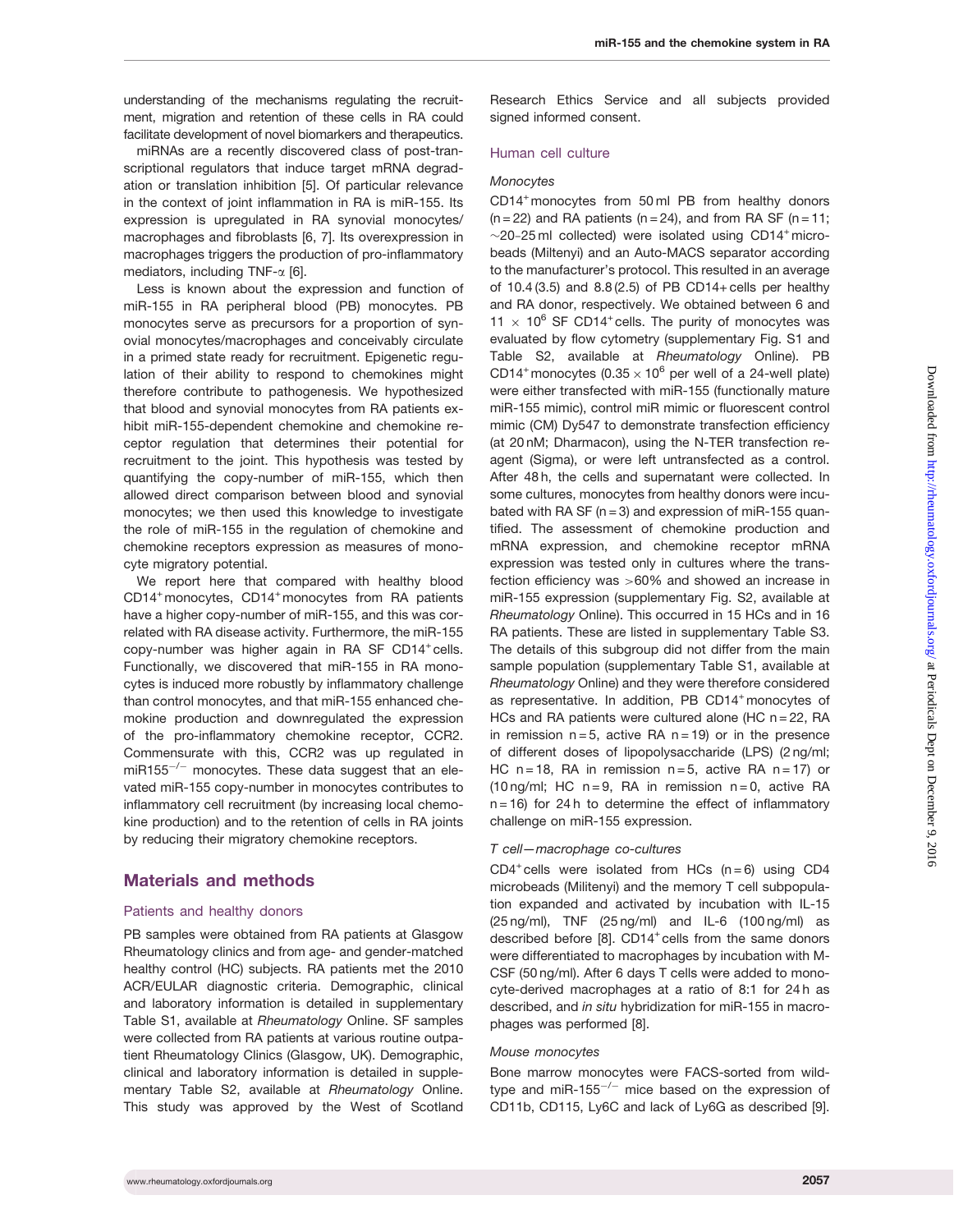Detailed information and the flow cytometry gating strategy are provided in [supplementary Fig. S6](http://rheumatology.oxfordjournals.org/lookup/suppl/doi:10.1093/rheumatology/kew272/-/DC1), available at Rheumatology Online.

#### RNA isolation and cDNA synthesis

Total RNA was extracted using miRNeasy mini Kit (Qiagen). cDNA was transcribed from RNA using miScript Reverse Transcription Kit (Qiagen) according to the manufacturer's instruction.

#### Quantifying miR-155 copy-number

Known copy numbers of synthetic miR-155 mimic (Dharmacon) and plasmid with cloned housekeeping control RNU1A were used as standards. To obtain a standard curve, these were diluted in serial 10-fold dilutions in nuclease-free water to generate a range of standards from 1  $\times$  10<sup>3</sup> to 1  $\times$  10<sup>9</sup> copies. Each of these standards was used alongside cDNA from the samples in qPCR (miScript Sybr Green PCR kit; Qiagen) with specific human miR-155 and RNU1A primers (Qiagen). Based on the standard curves the copy number of miR-155 and RNU1A in the samples were calculated and data were presented as the copy-number of miR-155 per 1 000 000 copies of RNU1A. In some experiments, the expression of miR-155 is presented as a relative value:  $2^{-\Delta C}$ <sub>t</sub> where  $\Delta C$ <sub>t</sub>=Cycle threshold for RNU1A minus Ct for miR-155.

### Luminex

The concentration of chemokines and cytokines in CD14<sup>+</sup> culture supernatants was quantified by immunofluorescence assay using the Multiplex Kit panel I and II (Millipore UK) on a Bio-Plex platform (Bio-Rad). The plates were designed to measure TNF- $\alpha$ , IL-1 $\beta$ , IL-10, CCL2/MCP-1, CCL3/MIP-1α, CCL4/MIP-1β, CCL5/ RANTES, CCL7/MCP-3, CCL8/MCP-2, CCL13/MCP4, CCL17/TARC, CCL19/MIP-3β, CCL20/MIP-3α, CCL21/ 6CKINE, CCL22/MDC, CXCL1/GRO, CXCL5/ENA-78, CXCL7/NAP-2, CXCL8/IL-8, CXCL9/MIG, CXCL10/IP-10, CXCL11/I-TAC, CXCL12/SDF-1, CX<sub>3</sub>CL1/Fractalkine, lymphotactin and vascular endothelial growth factor A (VEGFA).

### Taqman low-density arrays for chemokine and chemokine receptor expression

RNA (550 ng) was reverse-transcribed with High Capacity RNA-to cDNA Kit (Applied Biosystems) following the manufacturer's guidelines. Custom-designed TaqMan low-density arrays plates containing specific primers and probes for 14 human chemokines/cytokines (CCL2-5, 7, 8; CCL22; CXCL1; TNF-a; IL-1b; IL-6; IL-8; IL-10; and VEGF) or for 16 chemokine receptors (CCR1-10; CXCR1, 2, 4;  $XCR1$ ;  $CX<sub>3</sub>CR1$ ; and CMKLR1); as well as for 17 mouse chemokine receptors (CCR1-3, CCR5-10, CXCR2-6, CX<sub>3</sub>CR1 and CXCR1) were used with TaqMan PCR Master Mix, No AmpErase (ABI Ltd) and were run on a 7900HT TaqMan reader.  $\triangle C_{\mathrm{t}}$  values were calculated using 18S rRNA as an endogenous control, and  $\Delta\Delta C_{\rm t}$ values were calculated by comparison with the mean  $\Delta C_t$  of control samples (CM or wild-type monocytes).

### FISH combining fluorescent immunohistochemistry

In Situ hybridization combined with immunohistochemistry for CD68 was performed using a lock nucleic acid (LNA) microRNA in situ hybridization Optimization Kit, LNA 5'and 3'-digoxigenin-labelled scramble (GTGTAACACGTCTA TACGCCCA) and miR-155-specific (TATCACGATTAGCATT AA) probes (all from Exiqon), as described previously [[6](#page-8-0)].

### Statistical analysis

The data were analysed by Graph Pad Prism version 5.0 and Minitab software. Intergroup differences were tested by t-test or by Mann-Whitney U test, depending on data distribution or after analysis of variance or Kruskal-Wallis tests for multiple groups. Data was expressed as means (S.D.) or median and interquartile range. Correlation between variables was tested using the two-tailed Pearson Correlation Coefficient with 95% CI. A P-value < 0.05 was considered significant.

# **Results**

MiR-155 copy-number in RA PB monocytes was elevated over normal donors and correlated with disease activity

We, and others, have shown an increased relative expression of miR-155 in RA peripheral blood mononuclear cells (PBMCs) [[10\]](#page-8-0), synovial biopsies, synovial fibroblasts and SF-derived CD14<sup>+</sup> cells [\[6, 7](#page-8-0)]. However, the quantitative expression of miR-155 in purified blood CD14<sup>+</sup> monocytes and its relation to disease activity has not been elucidated. Therefore, we developed a method to calculate the copynumbers of miR-155 transcripts, which provides a more accurate foundation compared with relative expression methods for biomarker studies. The copy-numbers of miR-155 transcripts in purified PB  $(P < 0.009)$  and SF CD14<sup>+</sup> monocytes (P < 0.0001) of RA patients were significantly higher than the CD14<sup>+</sup> monocytes of HCs (Fig. 1A).

To investigate the relationship between miR-155 in purified blood monocytes and disease parameters, the miR-155 copy-number in PB CD14<sup>+</sup> was correlated against a variety of clinical indices and laboratory biomarkers. The miR-155 copy-number correlated with DAS28 (based on ESR) [Pearson's R (95% CI) R = 0.728 (0.460, 0.874), P< 0.001 (Fig. 1B)] and with ESR  $[R = 0.546$  (0.183, 0.778),  $P = 0.006$ (Fig. 1C)]. The miR-155 copy-number in PB CD14<sup>+</sup> cells positively correlated with total joint  $[R = 0.631 \ (0.306, 0.824),]$  $P < 0.001$ ] and swollen joint  $[R = 0.503 \ (0.125, \ 0.753)$ , P = 0.012] counts ([Table 1](#page-4-0)). Patients in remission showed comparable levels of miR-155 to HCs (Fig. 1D), while patients with high disease activity demonstrated the highest copy-number compared with those with moderate disease activity ( $P = 0.018$ ) or remission state ( $P = 0.015$ ) and HCs  $(P = 0.0025)$ . There was an increased expression of miR-155 copy-number in monocytes from patients positive for ACPA compared with ACPA-negative patients  $(P = 0.033)$ (Fig. 1E). This was associated with a trend for higher DAS28 in the ACPA-positive group [4.25 (0.93) vs 3.47 (0.98);  $P = 0.07$ ]. We found no difference in miR-155 copy-number in PB CD14<sup>+</sup> cells between patients treated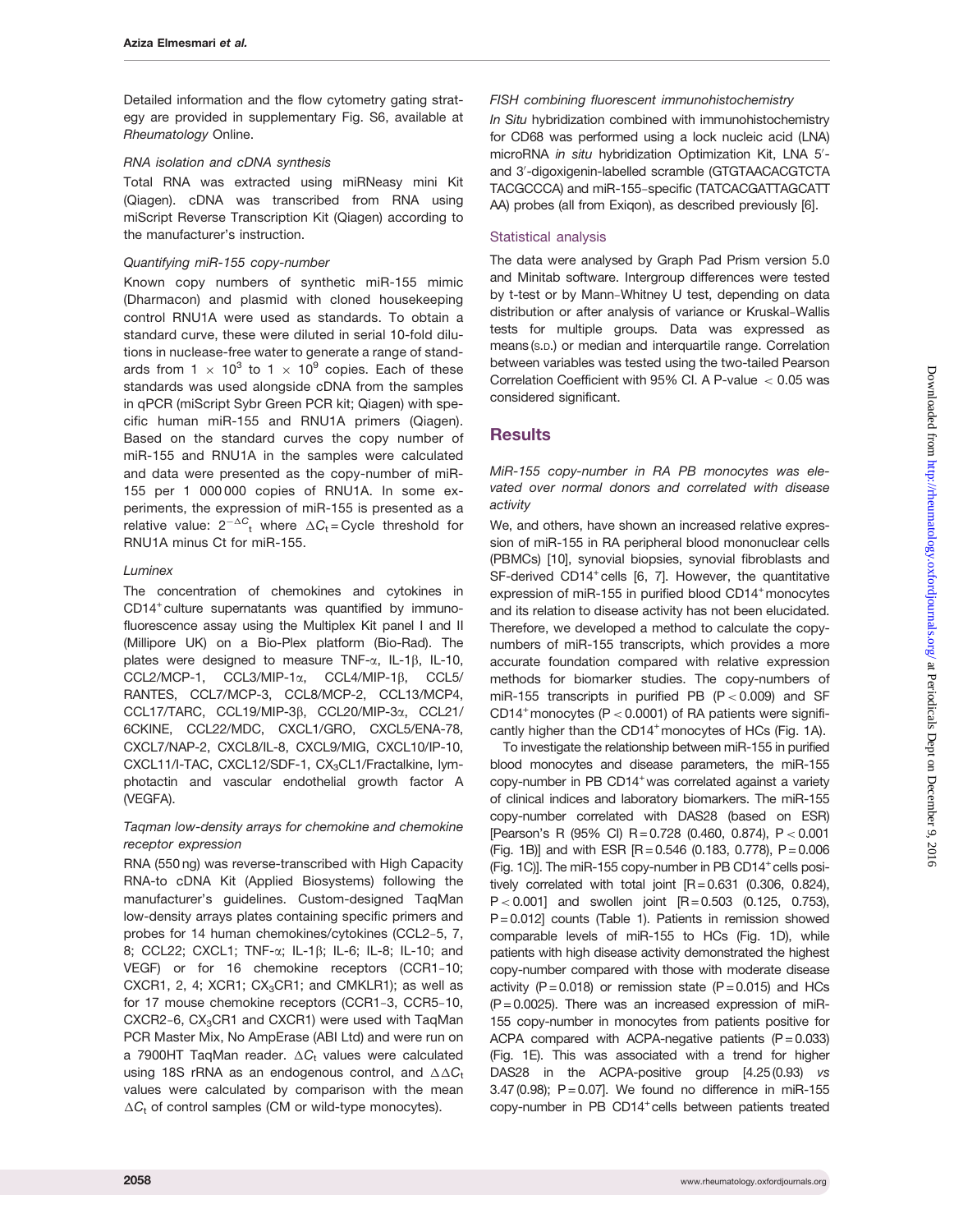

Fig. 1 Copy-number of miR-155 in RA monocytes

(A) miR-155 in CD14+ of RA peripheral blood (PB) ( $n = 24$ ), SF ( $n = 11$ ) and healthy controls (HCs;  $n = 22$ ). (B and C) Correlations between miR-155 and clinical parameters. (D) miR-155 in RA with clinical remission, moderate (MDA) and high disease activity (HDA). (E) miR-155 in ACPA-positive vs ACPA-negative patients. (F) miR-155 in conventional (c) vs biological disease-modifying antirheumatic drugs (DMARDs) treated RA. (G) miR-155 in PB CD14+ of HCs (n = 9-22) and RA patients (n = 16-24) cultured with LPS for 24 h. \*HC vs RA (\*P  $\leqslant$  0.05, \*\*P  $\leqslant$  0.005 and \*\*\*P  $\leqslant$  0.0005); <sup>†</sup>stimulation vs control conditions (<sup>†</sup> P  $\leqslant$  0.05, <sup>\*\*</sup> P  $\leqslant$  0.005 and <sup>\*\*\*</sup> P  $\leqslant$  0.0005). Data are presented as median (interquartile range).

with conventional DMARDs or biologics (Fig. 1F). There was no correlation between the miR-155 copy-number in PB CD14+cells and the patient's age or disease duration [\(Table 1](#page-4-0)). Together these data suggest that an elevated miR-155 is present in RA PB monocytes prior to establishment at sites of inflammation. To investigate whether a high copy number of miR-155 in SF  $CD14^+$ cells is associated with the disease activity in these patients, we did a correlation analysis comparing copy number with DAS28 (ESR). These patients had a moderate DAS28 (ESR) [mean (S.D.) of 3.8(0.6)] ([supplementary Table S2](http://rheumatology.oxfordjournals.org/lookup/suppl/doi:10.1093/rheumatology/kew272/-/DC1), available at Rheumatology Online). This did not correlate significantly with the miR-155 copy number in SF monocytes  $(r = 0.431,$  $P = 0.186$ ), suggesting that additional local factors present at the site of inflammation effected an extremely high expression of miR-155 in SF cells.

#### Active RA blood monocytes expressed higher copynumbers of miR-155 upon LPS stimulation than healthy monocytes

Next, we investigated whether RA monocytes express disproportionately elevated copy-numbers of miR-155 upon inflammatory stimulus. We quantified the copynumber of miR-155 in monocytes from HC subjects and RA patients before and after treatment with different doses of LPS (2 and 10 ng/ml) (Fig. 1G). The miR-155 copy-number was constitutively increased in RA monocytes. The addition of LPS dose-dependently increased the copy-number of miR-155 in  $CD14<sup>+</sup>$  monocytes, and this was exacerbated in RA patients (Fig. 1G). Upon stratification of RA patients into RA in remission and active RA, the constitutive miR-155 expression in RA patients in remission was similar to that of HC subjects, and responded to the similarly low-dose LPS found in HC subjects [\(supplementary Fig. S3](http://rheumatology.oxfordjournals.org/lookup/suppl/doi:10.1093/rheumatology/kew272/-/DC1), available at Rheumatology Online). This suggested that RA monocytes were epigenetically programmed at the periphery; with blood monocytes from active RA primed to robustly increase miR-155 expression in response to re-stimulation.

#### RA SF and a direct contact with T cells increased miR-155 expression

To investigate which soluble and cellular factors upregulate miR-155 in monocytes in the RA synovial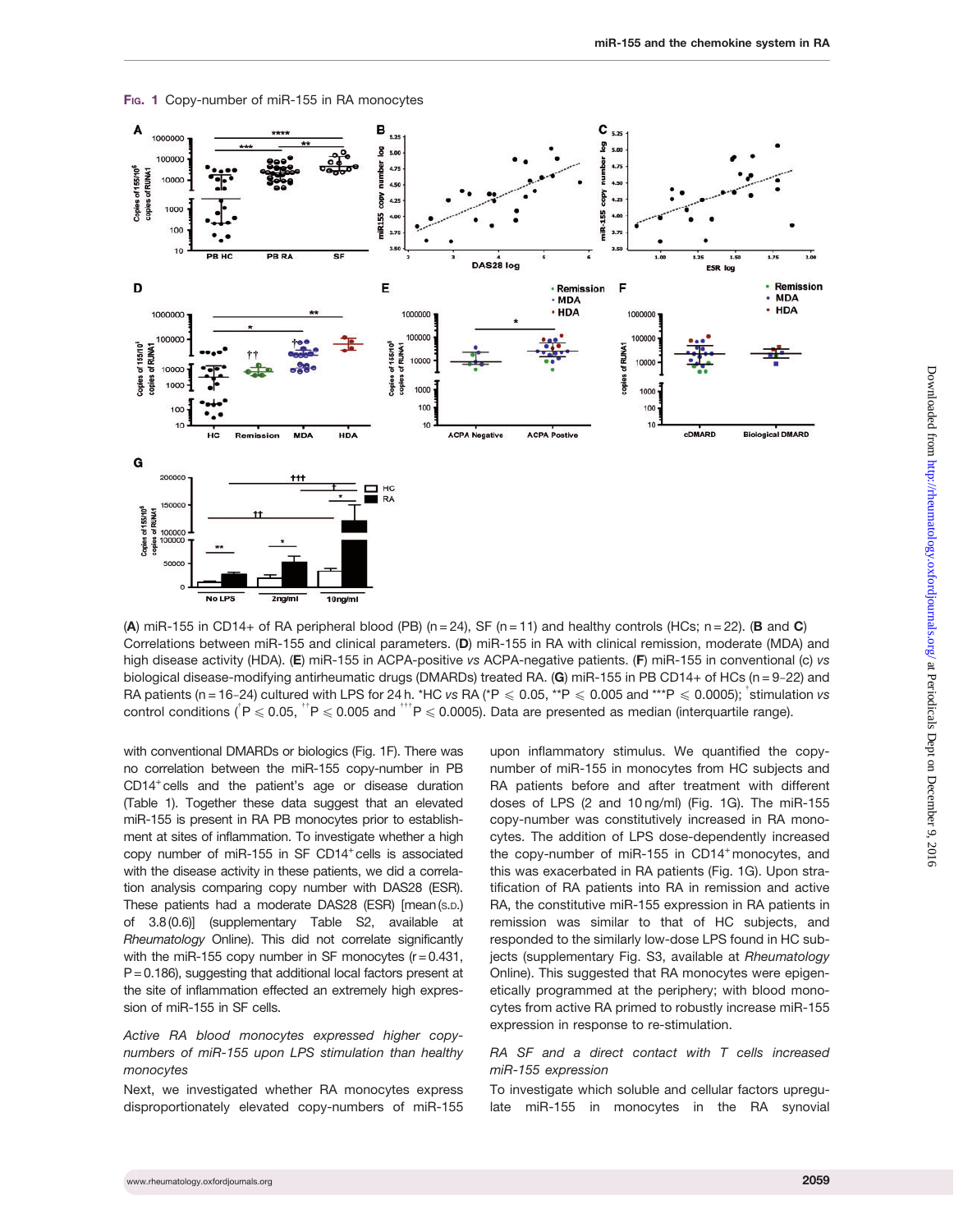|            | $miR-155$ copy no. | Age             | <b>DD</b>       | <b>ESR</b>      | <b>CRP</b>      | <b>TJS</b>   | <b>SJS</b>   |
|------------|--------------------|-----------------|-----------------|-----------------|-----------------|--------------|--------------|
| Age        | $-0.239$           |                 |                 |                 |                 |              |              |
|            | $(-0.58, 0.18)$    |                 |                 |                 |                 |              |              |
|            | 0.260              |                 |                 |                 |                 |              |              |
| DD         | $-0.064$           | 0.464           |                 |                 |                 |              |              |
|            | $(-0.45, 0.34)$    | (0.07, 0.73)    |                 |                 |                 |              |              |
|            | 0.766              | 0.022           |                 |                 |                 |              |              |
| <b>ESR</b> | 0.546              | $-0.136$        | $-0.108$        |                 |                 |              |              |
|            | (0.18, 0.77)       | $(-0.51, 0.28)$ | $(-0.49, 0.30)$ |                 |                 |              |              |
|            | 0.006              | 0.526           | 0.615           |                 |                 |              |              |
| <b>CRP</b> | 0.186              | $-0.169$        | $-0.095$        | 0.672           |                 |              |              |
|            | $(-0.23, 0.54)$    | $(-0.53, 0.25)$ | $(-0.48, 0.32)$ | (0.36, 0.84)    |                 |              |              |
|            | 0.384              | 0.429           | 0.659           | 0.000           |                 |              |              |
| TJS        | 0.631              | $-0.035$        | 0.127           | 0.261           | 0.197           |              |              |
|            | (0.30, 0.82)       | $(-0.43, 0.37)$ | $(-0.29, 0.50)$ | $(-0.15, 0.60)$ | $(-0.22, 0.55)$ |              |              |
|            | 0.001              | 0.872           | 0.555           | 0.218           | 0.356           |              |              |
| <b>SJS</b> | 0.503              | $-0.232$        | $-0.301$        | 0.565           | 0.472           | 0.529        |              |
|            | (0.12, 0.75)       | $(-0.58, 0.18)$ | $(-0.62, 0.11)$ | (0.21, 0.78)    | (0.08, 0.73)    | (0.16, 0.76) |              |
|            | 0.012              | 0.276           | 0.152           | 0.004           | 0.020           |              |              |
| DAS28      | 0.728              | $-0.193$        | $-0.055$        | 0.759           | 0.600           | 0.781        | 0.803        |
|            | (0.46, 0.87)       | $(-0.55, 0.22)$ | $(-0.44, 0.35)$ | (0.51, 0.88)    | (0.26, 0.80)    | (0.55, 0.90) | (0.59, 0.93) |
|            | 0.000              | 0.366           | 0.797           | 0.000           | 0.002           | 0.000        | 0.000        |
|            |                    |                 |                 |                 |                 |              |              |

<span id="page-4-0"></span>TABLE 1 Correlation of miR-155 copy numbers with a variety of demographic and clinical indices

R-values are on top, with 95% CIs below and corresponding P-values in the subsequent line. DD: disease duration; TJS: total joint score; SJS: swelling joint score.

compartment, healthy blood monocytes were cultured with RA SFs, or monocyte-derived macrophages cocultured with autologous activated memory T cells. Stimulation with SF or contact with activated memory T cells upregulated miR-155 transcript expression in these monocytes/macrophages (Fig. 2). These data indicate that the RA synovial environment (mediators or cells) may be responsible for an additional increase in the expression of miR-155 in RA SF CD14<sup>+</sup> as compared with blood CD14<sup>+</sup>.

#### miR-155 increased pro-inflammatory chemokine production by monocytes

miR-155 is a master regulator of cytokine production by human monocytes and macrophages, and its induced expression mimics pro-inflammatory activation of cells [[6](#page-8-0), [7](#page-8-0)]. Given the differential expression of miR-155 in RA monocytes from PB and synovial compartments, we investigated the contribution of miR-155 to epigenetic regulation of the chemokines and chemokine receptors that govern migration of monocytes from blood to sites of inflammation. To examine the role of miR-155 in chemokine production in vitro, we replicated the high expression levels of miR-155 in synovial CD14<sup>+</sup> by transfecting blood CD14<sup>+</sup> monocytes of HCs and RA patients with a functional miR-155 mimic (miR-155m) or CM and assessed the levels of chemokine production and mRNA expression by multiplex ELISA (14 chemokines;  $n = 15$ healthy, n = 16 RA) and TaqMan low-density array (22 chemokines;  $n = 8$  for both HCs and RA) assays, respectively. Enforced expression of miR-155 in CD14+ blood monocytes from RA and healthy subjects stimulated the

production of TNF-a ([supplementary Fig. S4](http://rheumatology.oxfordjournals.org/lookup/suppl/doi:10.1093/rheumatology/kew272/-/DC1), available at Rheumatology Online) consistent with previous observations [[6, 11](#page-8-0)], but in addition, stimulated the production of the chemokines CCL3, CCL4, CCL5 and CCL8 in RA and CCL3 in healthy monocytes compared with controls transfected with CM (Fig. 3). The supernatant concentrations of CCL2, CCL7, CCL21, CCL22, CXCL1, CXCL5, CXCL7, CXCL8, CXCL10 and  $CX<sub>3</sub>CL1$  were low or unchanged, the latter suggesting that miR-155 did not regulate their expression (data not shown).

Next, we investigated mRNA transcript levels of CCL3, CCL4, CCL5, CCL8 and TNF-a. Consistent with protein expression (Fig. 3), mRNA transcript levels for these chemokines were upregulated in both RA and healthy monocytes transfected with miR-155 ([supplementary Fig. S5,](http://rheumatology.oxfordjournals.org/lookup/suppl/doi:10.1093/rheumatology/kew272/-/DC1) available at Rheumatology Online). These data suggest that miR-155 supports pro-inflammatory chemokine production.

#### miR-155 regulated chemokine receptor expression in monocytes

Monocyte trafficking in response to chemokines into tissue sites of inflammation is under the control of specific chemokine receptors [\[12, 13](#page-8-0)]. Therefore, we investigated the impact of miR-155 on the expression of chemokine receptors by enforced expressing of miR-155 in CD14<sup>+</sup> blood monocytes from RA and healthy subjects. Since chemokine receptors are generally poorly recognized by antibodies, we evaluated their transcriptional regulation herein. Among the 15 chemokine receptors tested, miR-155 transfected into RA CD14+ blood monocytes stimulated an increase in transcript levels of CCR7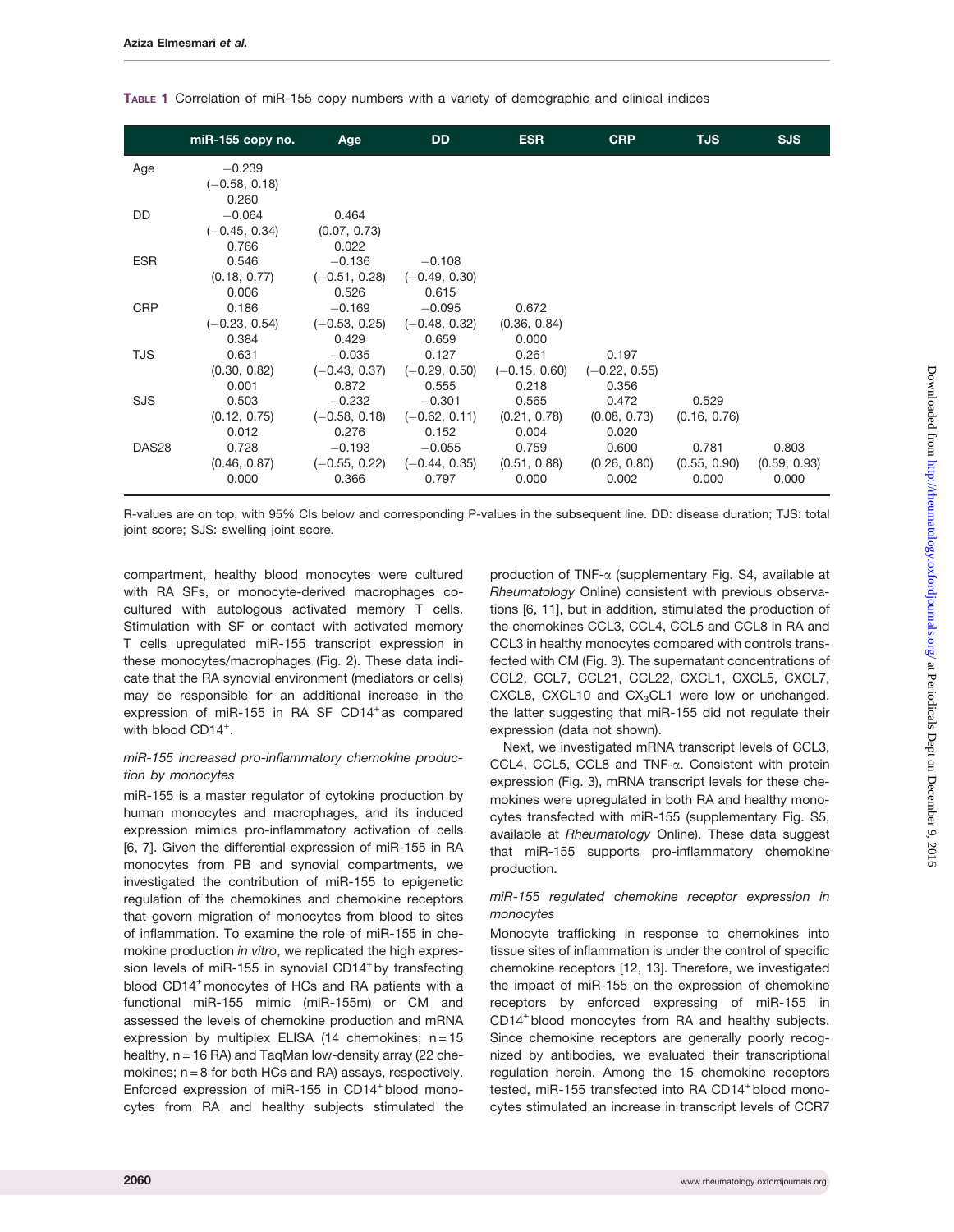

FIG. 2 miR-155 was upregulated by RA synovial fluid and co-culture with autologous T cells

(A) Peripheral blood (PB) monocytes were incubated with RA SF ( $n = 3$ ) for 24 h and expression of miR-155 evaluated by relative expression to RNU1A. One-way analysis of variance tests,  $*P \le 0.05$ . (B) FISH for miR-155 (green) with immunohistochemistry staining for cell nuclei (blue) and macrophage marker (CD68<sup>+</sup>; red) were performed on macrophage-T cell co-cultures. (a-d) Macrophage and T cell co-cultures; (e) T cells alone. (f) Macrophages alone. Orange colour indicates double-positive CD68 and miR-155 cells.

FIG. 3 In vitro chemokine production in response to enforced expression of miR-155



Spontaneous 48 h in vitro chemokine production by peripheral blood (PB) CD14<sup>+</sup> monocytes from (A) RA patients (n = 16) and (B) healthy controls (n = 15) after transfection with miR-155 mimic (miR-155m) or control mimic (CM), or by untransfected monocytes (M). Cells were tested in triplicate. Individual values are shown. Comparisons were analysed using paired *t*-test and  $*P \le 0.05$  and  $*P \le 0.005$ .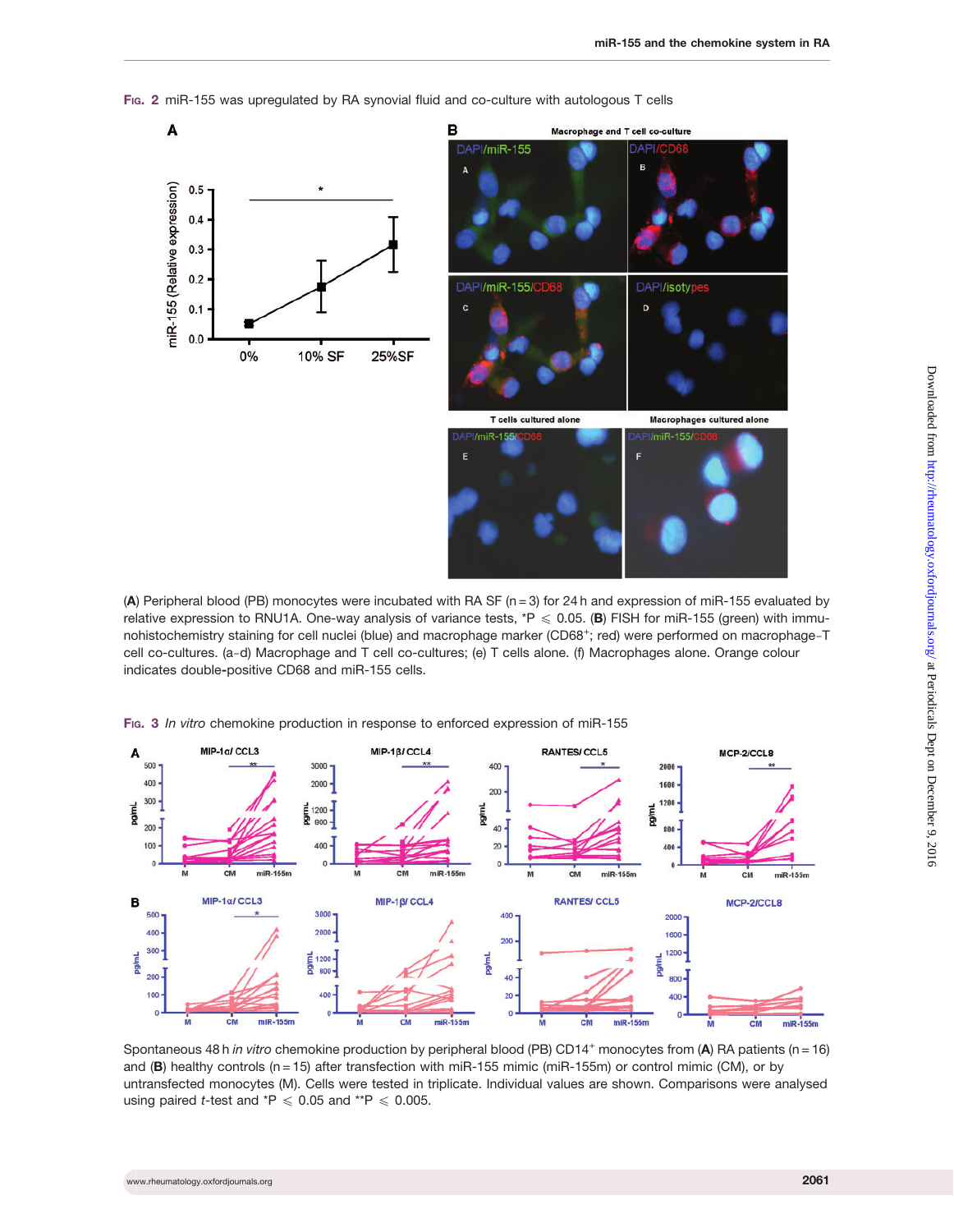F<sub>IG</sub>. 4 miR-155 regulated chemokine receptor expression



Chemokine receptor mRNA expression in PB CD14+ monocytes from (A) RA patients (n = 8), (B) healthy controls (n = 8) transfected with miR-155 mimic or control mimics. (C) CCR2 and CCR7 expression in bone marrow monocytes that were sorted on the basis of CD11b, Ly6C, CD115 and lack of Ly6G expression. The transcript levels of candidate chemokine receptors were normalized to 18S rRNA (house keeping gene) and then calibrated to control mimic-transfected cells or transcript levels of wild-type mice. All data are presented as mean (S.E.M.), and statistical significances were evaluated by using the Mann-Whitney test  $*P \le 0.05$ .

and decreased expression of CCR2 (Fig. 4A). Similarly, CCR7 was upregulated in healthy monocytes, although this did not reach statistical significance. In addition, CCR3 and CXCR4 expression was increased in miR-155-transfected healthy monocytes compared with CMtransfected cells (Fig. 4B). Other chemokine receptors, including CCR4, CCR6, CCR8, CCR9 and CCR10 were low or were below the limit of assay detection  $(CX_3CR1)$ in RA patients). Pro-inflammatory imprinting of the RA blood monocytes is likely a contributing factor to the distinct effect of miR-155 on chemokine receptors in RA as compared with healthy blood monocytes.

To validate these data in the context of definitive miR-155 deficiency, we performed a comparative study using miR-155 gene-deficient mice. Bone marrow monocytes (BMMOs) were sorted based on their expression of CD11b, Ly6C and CD115 and their lack of Ly6G markers [\(supplementary Fig. S6,](http://rheumatology.oxfordjournals.org/lookup/suppl/doi:10.1093/rheumatology/kew272/-/DC1) available at Rheumatology Online). MiR-155<sup>-/-</sup> BMMOs constitutively expressed a significantly higher level of CCR2 and showed downregulation of CCR7 expression (Fig. 4C). The full range of chemokine receptor expression on miR-155<sup>-/-</sup>BMMOs is shown in [supplementary Fig. S7](http://rheumatology.oxfordjournals.org/lookup/suppl/doi:10.1093/rheumatology/kew272/-/DC1), available at Rheumatology Online).

The contrasting expression of CCR2 and CCR7 between RA blood monocytes with enforced expression of miR-155 and miR-155-deficient mouse monocytes suggests a potential evolutionarily conserved role for miR-155 in regulation of the expression of these receptors.

### **Discussion**

There is intense interest in unravelling those factors that coordinately regulate cytokine and chemokine production by macrophages in RA synovitis. Prior studies have implicated miR-155 in the regulation of cytokines in macrophages of synovial origin [[6, 14](#page-8-0)]. No studies, however, have addressed the potential role for miR-155 beyond this to the regulation of chemokine or chemokine receptor expression. Moreover, no studies have investigated the role of miR-155 at the level of absolute copy-number in

monocytes and its clinical significance for disease activity. We provide herein systematic evidence that miR-155 increased production of the inflammatory chemokines CCL3, CCL4, CCL5 and CCL8, and regulated CCR2 and CCR7 chemokine receptor expression in RA PB monocytes. The combination of these phenotypic manifestations implicates miR-155 in co-ordinating leucocyte recruitment and retention at the joint spaces in inflammatory disease. This is reflected by a tight positive correlation of miR-155 copy-number in PB monocytes with disease activity.

Dynamic regulation of chemokine production and chemokine receptor expression provides a putative evolutionarily conserved molecular mechanism that allows cells to move from one tissue compartment to another. miR-155 copy-number analysis in monocytes revealed the differential expression of miR-155 between blood and the synovial compartment, suggesting an important role for miR-155 in the regulation of this process. High expression levels of miR-155 triggered, at transcriptional and protein levels, increased CCL3 (a ligand for CCR1, CCR3 and CCR5), CCL4 (a ligand for CCR5), CCL5 (a ligand for CCR1 and CCR5) and CCL8 (a ligand for CCR2), which have been asserted as mediating monocyte and T cell recruitment into inflamed joints [[15](#page-8-0), [16\]](#page-8-0). This was associated with a reduction in the mRNA expression of inflammatory chemokine receptor and marker of classical monocytes CCR2 [[12](#page-8-0)] in RA CD14<sup>+</sup> cells. This downregulation of CCR2 on monocytes after transit into the joint would prevent subsequent egress from the synovial space. A negative regulatory role for miR-155 in the expression of this receptor was supported by the phenotype of miR-155<sup>-/-</sup> monocytes, which showed upregulation of many pro-inflammatory chemokine receptors, including CCR2. In contrast to monocytes from RA patients and mouse BMMOs, CCR2 seemed not to be affected by miR-155 in monocytes from healthy donors. We speculate that this could be due to the difference in the composition of CCR2-expressing monocyte subpopulations in the different experimental groups. RA blood contains an increased percentage of CCR2 inflammatory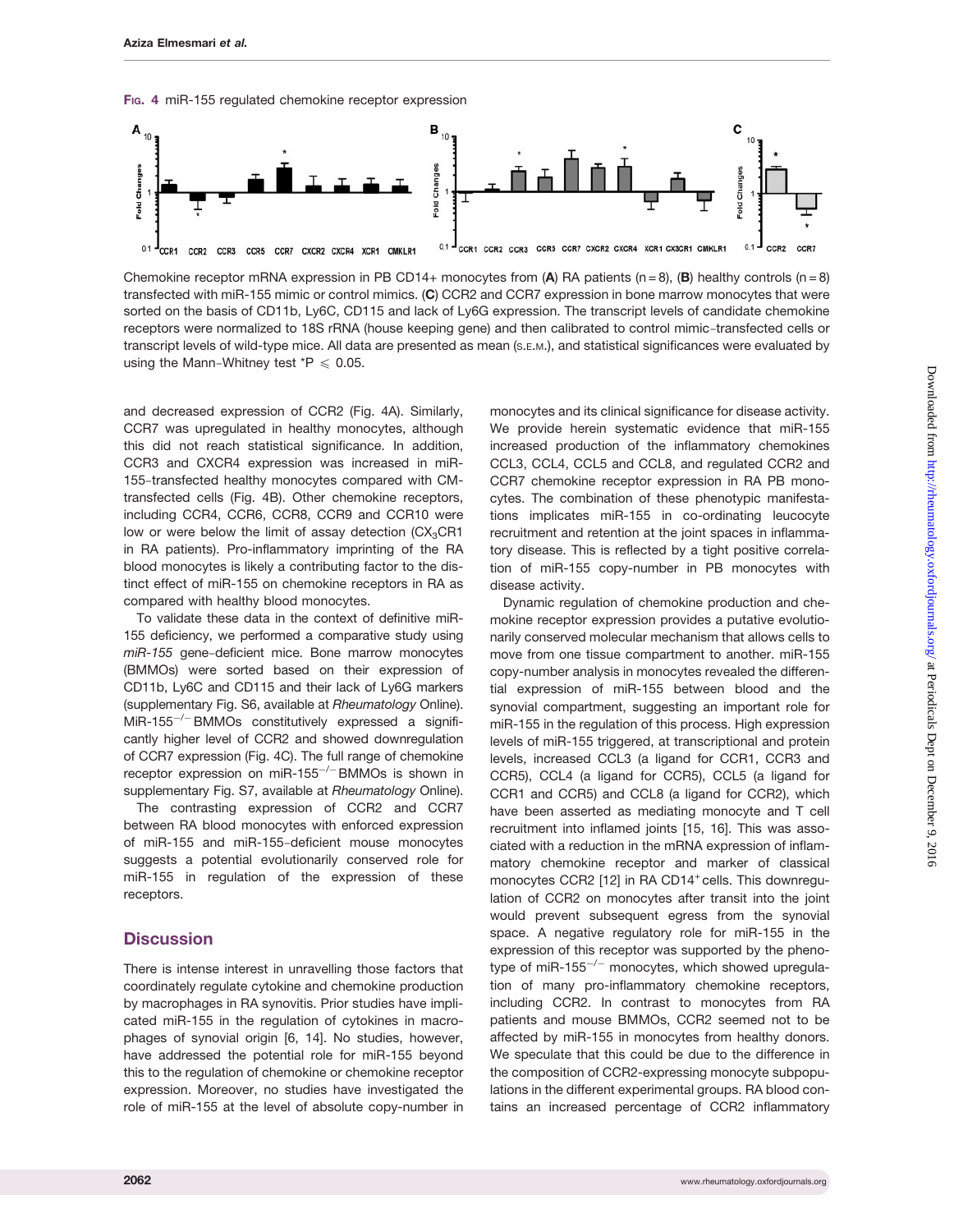

FIG. 5 Schematic representation of the role of miR-155 in migration and retention of inflammatory cells in synovial tissue

In the RA synovium, Toll-like receptor ligands and a direct contact with activated T cells strongly upregulated miR-155 expression in monocytes/macrophages, and this led to production of pro-inflammatory cytokines and chemokines. Chemokine activity recruited monocytes and other cells from the peripheral circulation into synovial tissue. Simultaneously, high expression of local miR-155 leds to downregulation of CCR2 chemokine receptors on synovial monocytes/macrophages and facilitated their retention in the synovium. Images of the cell were taken from the Protein Lounge (<www.proteinlounge.com>).

classical monocytes [\[17\]](#page-8-0), and the Ly6Chigh monocytes from mouse bone marrow used in this study are also characterized by high CCR2 expression [[12\]](#page-8-0). Thus, miR-155 manipulation might have had an impact only in cells expressing high levels of CCR2.

Blood monocytes from active RA appear to be imprinted to disproportionately increase miR-155 expression upon Toll-like receptor 4 (TLR4) engagement. This is commensurate with the highest expression levels of miR-155, which occur in SF CD14<sup>+</sup> cells situated in a strongly pro-inflammatory environment (compared with the blood compartment of healthy subjects and RA patients). Thus, we suggest that miR-155 induced by endogenous TLR ligands in the synovial milieu or by contact with other inflammatory cells [[6, 18\]](#page-8-0) exists at high copy-number in RA SF monocyte/macrophages and mediates chemokine production that in turn leads to recruitment of blood monocytes and T cells into the joint space; this then attenuates the expression of inflammatory chemokine receptors, retaining these activated cells in the synovium. In addition, our data indicate that CCR7 is positively regulated by miR-155. CCR7 and its corresponding ligands have been implicated in lymphoid neogenesis: they are localized in the lymphocytic infiltration and in dendritic cells (DCs) in the RA synovium and play a crucial role in the maturation and homing of DCs to lymphocytic aggregation [[19](#page-8-0), [20](#page-9-0)]. Thus, we speculate that some

inflammatory monocytes expressing high levels of miR-155 and CCR7 can give rise to inflammatory DCs that are directed to ectopic lymphoid structures in synovium (Summary Fig. 5).

The mechanism of miR-155 regulation of chemokines and chemokine receptors is currently unknown. It is likely that miR-155 impacts the pro-inflammatory signalling pathways implicated in differential chemokine and chemokine receptor system expression. This could include the signalling pathways mediated by validated miR-155 targets SHIP-1 [\[21](#page-9-0)] and SOCS-1 [\[22](#page-9-0)], which are inhibitors of myeloid cell activation. In addition, the impact of miR-155 on monocyte function could be influenced by the presence of other post-transcriptional regulators of the inflammatory response, including miR-146 [\[23\]](#page-9-0) or lincRNA-Cox2 [\[24\]](#page-9-0), which can lead to a variation in the miR-155chemokine/chemokine receptor expression between healthy subjects and RA patients. Further studies are required to establish the mechanism by which miR-155 regulates the balance between chemokine, cytokine and chemokine receptor expression.

In accord with this observation and with other described pro-inflammatory activities of miR-155, the copy-number of miR-155 in blood-derived monocytes tightly correlated with rheumatoid arthritis clinical markers including DAS28, Total /swollen joint counts and ESR. Future studies will be required to determine whether miR-155 can serve as a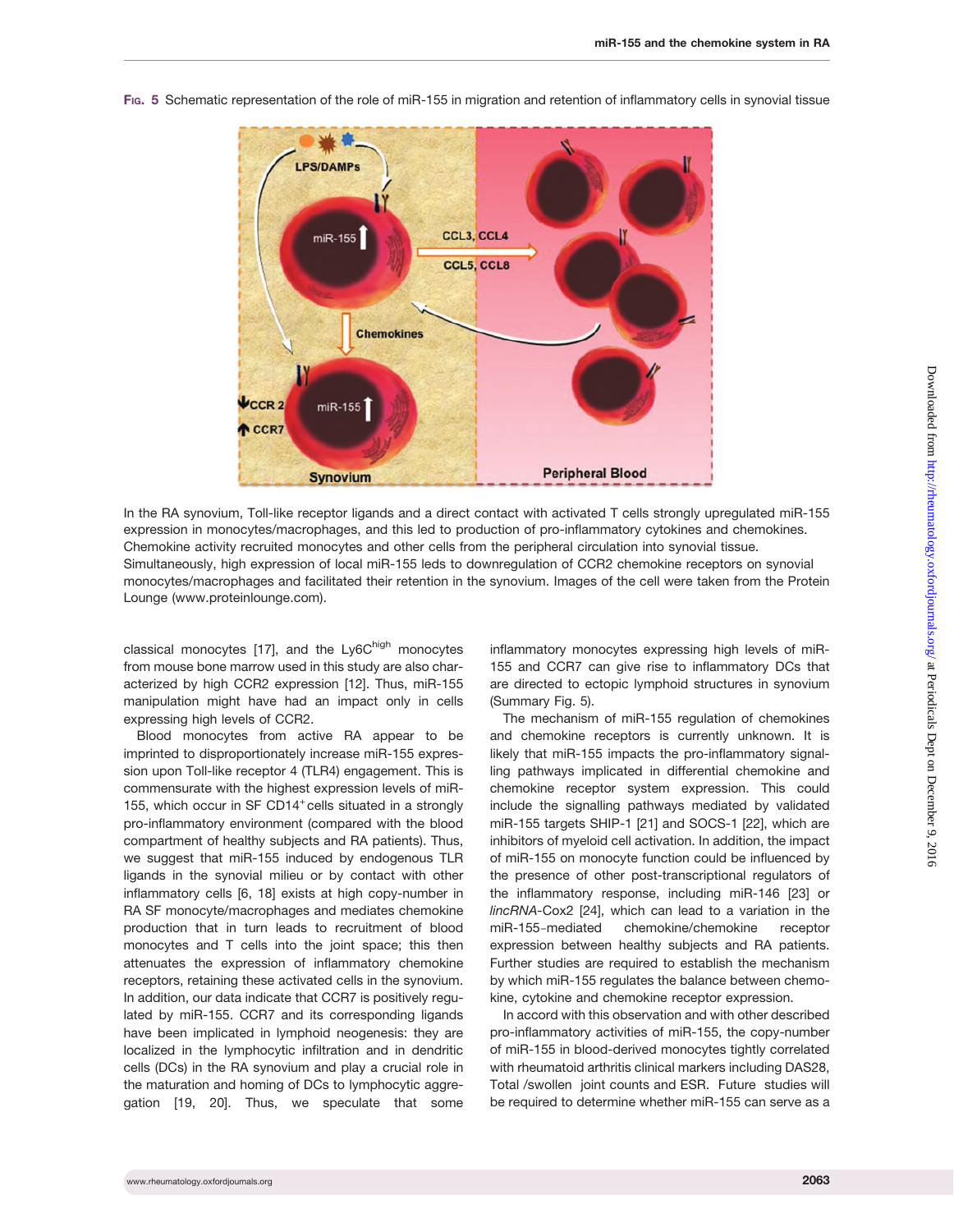<span id="page-8-0"></span>useful biomarker of RA disease activity, perhaps included as part of a poly-factorial algorithm. This may be particularly useful for myeloid targeting therapeutics—for example, those targeting the GM-CSF pathway. Several other studies performed on whole PBMCs or serum have emphasized the clinical significance of miRNAs in arthritis as disease-specific biomarkers (serum miR-16 and miR-223 in early RA, and serum miR-24 and miR-125a-5p in established RA) or inflammation-specific biomarkers (miR-146a, miR-132 and miR-16 in PBMCs) [10, [25](#page-9-0), [26\]](#page-9-0).

Analysis of the influence of drug therapy on miR-155 copy-number expression revealed no difference between the conventional DMARDs- and the biologics-treated groups. However, due to the small sample size of the biologics group in this study, it is recommended that this be re-evaluated in a larger study appropriately powered for biomarker discovery.

In summary, our data delineated the complex interaction between chemokine-mediated migration, inflammatory factor stimulation and microRNA epigenetic control of monocytes in inflammatory joint disease. Our results collectively imply that miR-155 can act as an important epigenetic regulator of chemokine and chemokine receptor expression and is a key factor in the clinical manifestation of RA and its pathogenesis.

## Acknowledgements

We would like to thank all the RA patients and healthy volunteers who participated in this study. Dr A.E. was supported by the Libyan government. M.K.-S. was supported by an Arthritis Research UK Career Development Fellowship (CF/CDF19213). This work was performed in, and support by the Arthritis Research Centre of Excellence for the Pathogenesis of Rheumatoid Arthritis.

Funding: No specific funding was received from any bodies in the public, commercial or not-for-profit sectors to carry out the work described in this manuscript.

Disclosure statement: I.B.M. has received research support and/or honoraria from AbbVie, Bristol-Myers Squibb, Celgene, Pfizer, Union chimique belge, Janssen, Novartis, Merck Sharp & Dohme and Roche. All other authors have declared no conflicts of interest.

# Supplementary data

[Supplementary data](http://rheumatology.oxfordjournals.org/lookup/suppl/doi:10.1093/rheumatology/kew272/-/DC1) are available at Rheumatology Online.

## **References**

- 1 Asquith DL, Bryce SA, Nibbs RJ. Targeting cell migration in rheumatoid arthritis. Curr Opin Rheumatol 2015;27:204-11.
- 2 Asquith DL, Ballantine LE, Nijjar JS et al. The liver X receptor pathway is highly upregulated in rheumatoid arthritis synovial macrophages and potentiates TLR-driven cytokine release. Ann Rheum Dis 2013;72:2024-31.
- 3 McInnes IB, Schett G. The pathogenesis of rheumatoid arthritis. N Engl J Med 2011;365:2205-19.
- 4 Benson RA, McInnes IB, Brewer JM, Garside P. Cellular imaging in rheumatic diseases. Nat Rev Rheumatol 2015;11:357-67.
- 5 Baltimore D, Boldin MP, O'Connell RM, Rao DS, Taganov KD. MicroRNAs: new regulators of immune cell development and function. Nat Immunol 2008;9:839-45.
- 6 Kurowska-Stolarska M, Alivernini S, Ballantine LE et al. MicroRNA-155 as a proinflammatory regulator in clinical and experimental arthritis. Proc Natl Acad Sci U S A 2011;108:11193-8.
- 7 Stanczyk J, Pedrioli DML, Brentano F et al. Altered expression of MicroRNA in synovial fibroblasts and synovial tissue in rheumatoid arthritis. Arthritis Rheum 2008;58:1001-9.
- 8 Wenink MH, Santegoets KCM, Platt AM et al. Abatacept modulates proinflammatory macrophage responses upon cytokine-activated T cell and Toll-like receptor ligand stimulation. Ann Rheum Dis 2012;71:80-3.
- 9 Auffray C, Fogg D, Garfa M et al. Monitoring of blood vessels and tissues by a population of monocytes with patrolling behavior. Science 2007;317:666-70.
- 10 Pauley KM, Satoh M, Chan AL et al. Upregulated miR-146a expression in peripheral blood mononuclear cells from rheumatoid arthritis patients. Arthritis Res Ther 2008;10:R101.
- 11 Androulidaki A, Iliopoulos D, Arranz A et al. The kinase Akt1 controls macrophage response to lipopolysaccharide by regulating microRNAs. Immunity 2009;31:220-31.
- 12 Geissmann F, Jung S, Littman DR. Blood monocytes consist of two principal subsets with distinct migratory properties. Immunity 2003;19:71-82.
- 13 McKimmie CS, Moore M, Fraser AR et al. A TLR2 ligand suppresses inflammation by modulation of chemokine receptors and redirection of leukocyte migration. Blood 2009;113:4224-31.
- 14 Blüml S, Bonelli M, Niederreiter B et al. Essential role of microRNA-155 in the pathogenesis of autoimmune arthritis in mice. Arthritis Rheum 2011;63:1281-8.
- 15 Katschke KJ, Rottman JB, Ruth JH et al. Differential expression of chemokine receptors on peripheral blood, synovial fluid, and synovial tissue monocytes/macrophages in rheumatoid arthritis. Arthritis Rheum 2001;44:1022-32.
- 16 Patel DD, Zachariah JP, Whichard LP. CXCR3 and CCR5 ligands in rheumatoid arthritis synovium. Clin Immunol 2001;98:39-45.
- 17 Rossol M, Kraus S, Pierer M, Baerwald C, Wagner U. The CD14<sup>bright</sup>CD16+ monocyte subset is expanded in rheumatoid arthritis and promotes expansion of the Th17 cell population. Arthritis Rheum 2012;64:671-7.
- 18 Piccinini AM, Midwood KS. Endogenous control of immunity against infection: tenascin-C regulates TLR4 mediated inflammation via microRNA-155. Cell Reports 2012;2:914-26.
- 19 Page G, Lebecque S, Miossec P. Anatomic localization of immature and mature dendritic cells in an ectopic